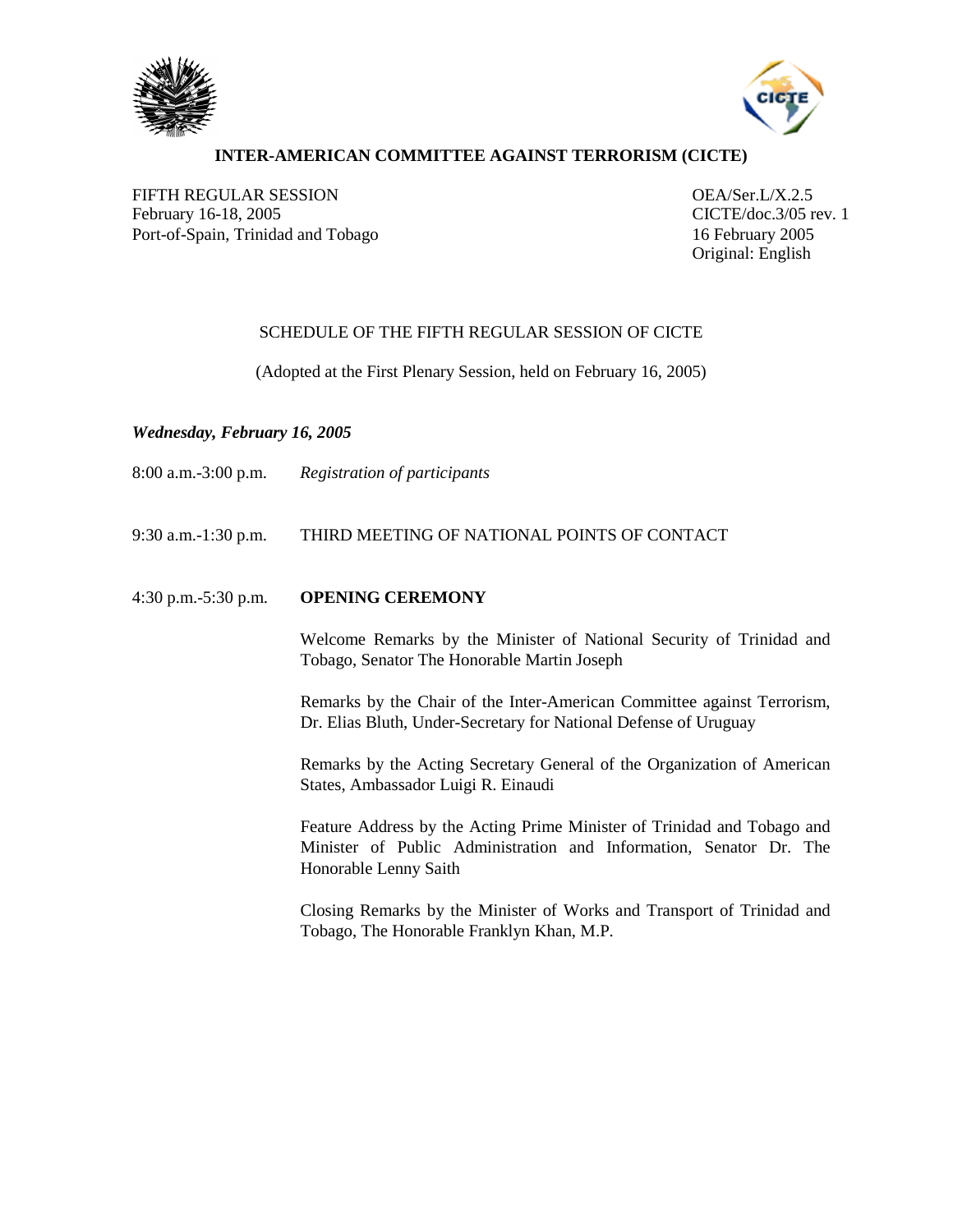# *Wednesday, February 16, 2005 continued*

| 5:35 p.m.-6:30 p.m.         |                                                                                                                                                                                                                                                                                                                | <b>FIRST PLENARY SESSION</b>                                                                                |  |  |  |  |
|-----------------------------|----------------------------------------------------------------------------------------------------------------------------------------------------------------------------------------------------------------------------------------------------------------------------------------------------------------|-------------------------------------------------------------------------------------------------------------|--|--|--|--|
|                             | 1.                                                                                                                                                                                                                                                                                                             | Adoption of the Draft Agenda of the Fifth Regular Session                                                   |  |  |  |  |
|                             | 2.                                                                                                                                                                                                                                                                                                             | Adoption of the Draft Schedule of the Fifth Regular Session                                                 |  |  |  |  |
|                             | 3.                                                                                                                                                                                                                                                                                                             | Report of the Chair of CICTE                                                                                |  |  |  |  |
|                             | 4.                                                                                                                                                                                                                                                                                                             | Election of officers:                                                                                       |  |  |  |  |
|                             |                                                                                                                                                                                                                                                                                                                | Chair of CICTE<br>a.<br>Vice-Chair of CICTE<br>b.<br>Rapporteur of the Fifth Regular Session of CICTE<br>c. |  |  |  |  |
|                             | 5.                                                                                                                                                                                                                                                                                                             | Remarks by the Chair of CICTE 2005-2006                                                                     |  |  |  |  |
| $6:30$ p.m.                 | Adjournment of the First Plenary Session                                                                                                                                                                                                                                                                       |                                                                                                             |  |  |  |  |
| Thursday, February 17, 2005 |                                                                                                                                                                                                                                                                                                                |                                                                                                             |  |  |  |  |
| 9:30 a.m.-1:00 p.m.         | <b>SECOND PLENARY SESSION</b>                                                                                                                                                                                                                                                                                  |                                                                                                             |  |  |  |  |
|                             | Dialogue of Heads of Delegation on the following topic:                                                                                                                                                                                                                                                        |                                                                                                             |  |  |  |  |
|                             | "Evaluating the effectiveness of current anti-terrorism policies and practices,<br>including those related to border controls, transportation security and<br>terrorist financing, and Exploring new strategies of multilateral cooperation<br>to promote and sustain the hemispheric fight against terrorism" |                                                                                                             |  |  |  |  |
| $1:00$ p.m.                 |                                                                                                                                                                                                                                                                                                                | Adjournment of the Second Plenary Session                                                                   |  |  |  |  |

1:00 p.m.-2:00 p.m. *Lunch*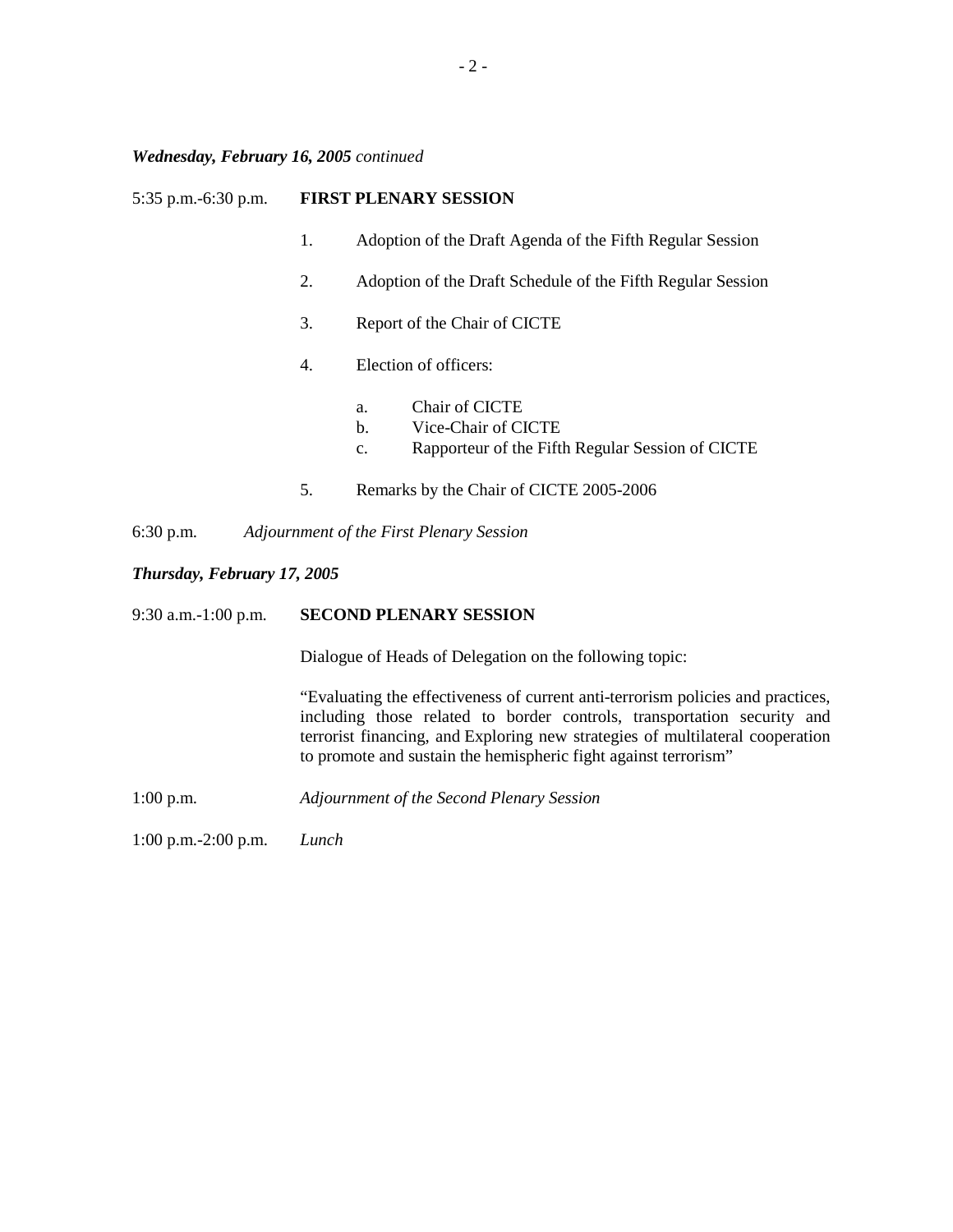#### 2:30 p.m.-5:00 p.m. **THIRD PLENARY SESSION**

- 1. Consideration of the Draft Declaration of Port-of-Spain on Strengthening Cooperation on Strategies to Sustain and Advance the Hemispheric Fight against Terrorism
- 2. Consideration of the Draft Amended CICTE Rules of Procedure and the corresponding draft resolution
- 3. Report on CICTE Secretariat Activities -Presentation by Mr. Steven Monblatt, Secretary
- 4. Consideration of the Draft CICTE Work Plan 2005
- 5. The Comprehensive Inter-American strategy to combat threats to Cybersecurity: a Multidimensional and Multidisciplinary Approach to Creating a Culture of Cybersecurity (Cybersecurity Strategy)
	- First Cybersecurity Practitioner's Workshop (Ottawa, Canada, March 2004) – Presentations by El Salvador, Chair and Canada, Vice-Chair
	- Convocation of the Second Meeting of Government cybersecurity practitioners to follow-up on the recommendations on the establishment of the Inter-American Alert, Watch and Warning Network contained in the Cybersecurity Strategy adopted by the OAS General Assembly through resolution AG/RES. 2004 (XXXIV-O/04)
- 6. Information related to the First Meeting of the States Parties to the Inter-American Convention against Terrorism (to be convened by the OAS Secretary General pursuant to Article 18 of the Convention) - Report by the Department of Legal Affairs and Services of the OAS General Secretariat
- 5:00 p.m. *Adjournment of the Third Plenary Session*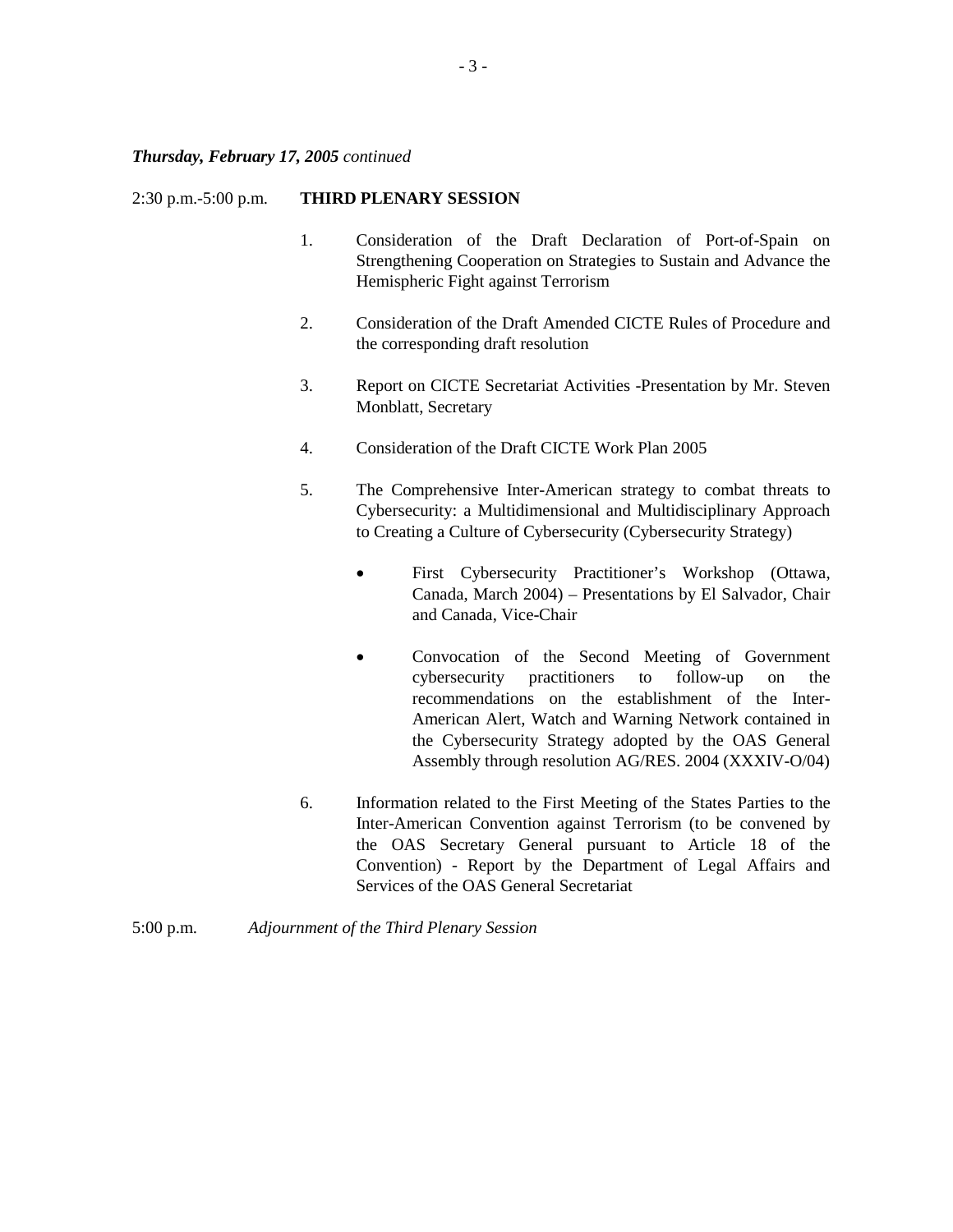# *Friday, February 18, 2005*

| $8:30$ a.m.-12:00 p.m. | <b>FOURTH PLENARY SESSION</b>     |                                                                                                                                                                                                                                                                                                                                                                                                     |  |  |  |
|------------------------|-----------------------------------|-----------------------------------------------------------------------------------------------------------------------------------------------------------------------------------------------------------------------------------------------------------------------------------------------------------------------------------------------------------------------------------------------------|--|--|--|
| 8:30a.m.-10:30a.m.     | Other counter-terrorism measures: |                                                                                                                                                                                                                                                                                                                                                                                                     |  |  |  |
|                        | a.                                | Report from Third National Points of Contact Meeting                                                                                                                                                                                                                                                                                                                                                |  |  |  |
|                        | $b$ .                             | Presentations by guest speakers:                                                                                                                                                                                                                                                                                                                                                                    |  |  |  |
|                        | i.                                | Joint presentation by Grenada and Trinidad and Tobago on<br>"Reinforcing disabled national counter-terrorist measures:<br>Lessons learned from an ad hoc cooperation arrangement in<br>Grenada post Hurricane Ivan" -Lt. Col. Anthony Phillips-<br>Spencer, Alternate Representative of Trinidad and Tobago to the<br>OAS and Mr. Winston James, Acting Commissioner of the<br>Grenada Royal Police |  |  |  |
|                        |                                   | ii. Presentation by Argentina on "Airport Security in Argentina:<br>Procedures in Force" -Major Marcelo Rivera, Head of the<br>Investigation and Narco-trafficking Division of the National<br><b>Aeronautical Police</b>                                                                                                                                                                           |  |  |  |
|                        |                                   | iii. Presentation by the United States on "Operational aspects of port<br>security: compliance with the International Ship and Port<br>Facility Security Code (ISPS Code)" -Commander Peyton<br>Coleman, United States Coast Guard                                                                                                                                                                  |  |  |  |
|                        | terrorism measures"               | 10:30 a.m.-12:00 p.m. Follow-up discussion by the Heads of Delegation on "Other counter-                                                                                                                                                                                                                                                                                                            |  |  |  |

12:00 p.m. *Adjournment of the Fourth Plenary Session*